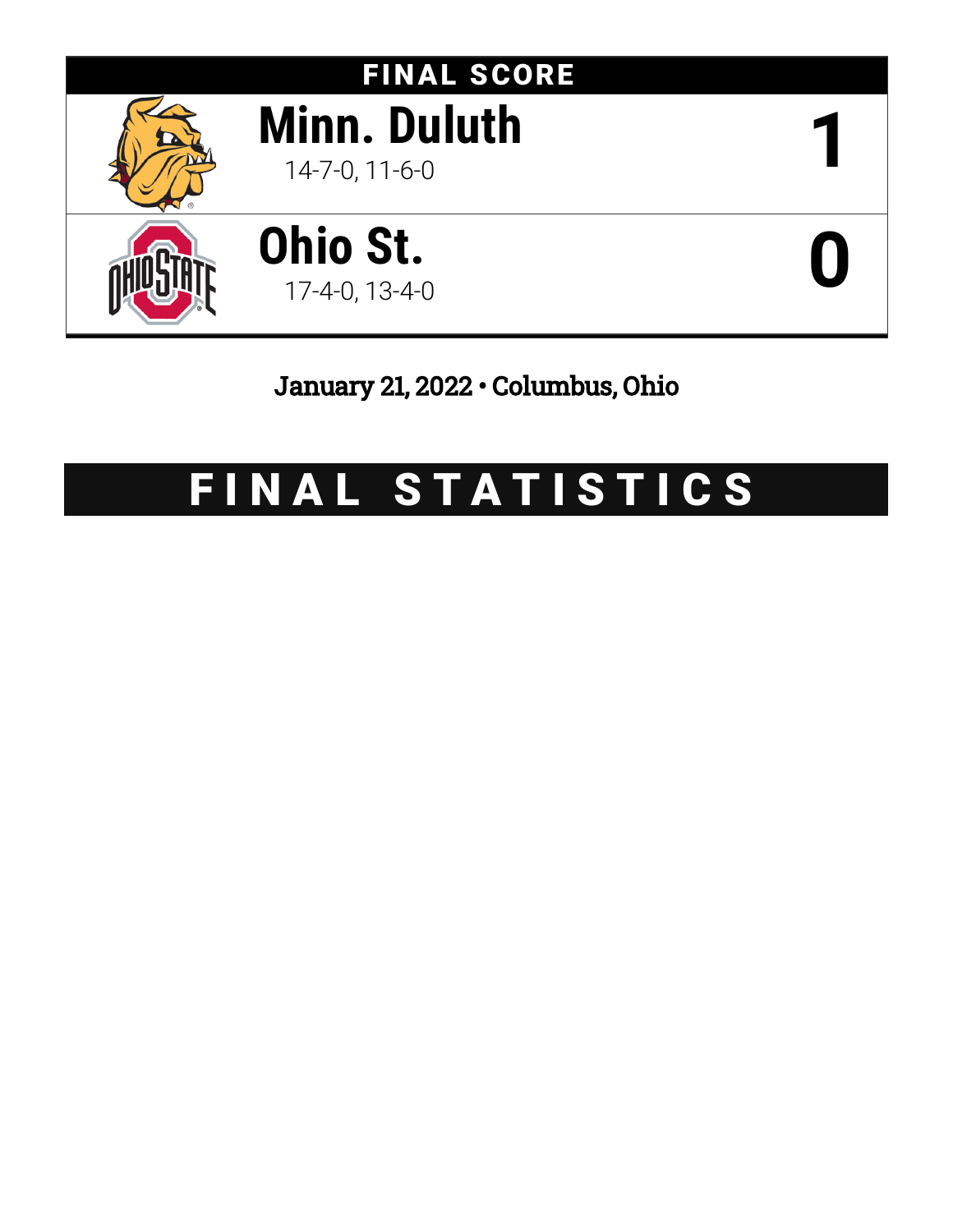# **Minnesota-Duluth at Ohio State Official Hockey Game Box Score (Final) Minn. Duluth vs Ohio St. (01/21/2022 at Columbus, Ohio)**



## **Minn. Duluth (14-7-0, 11-6-0) vs. Ohio St. (17-4-0, 13-4-0)**

Date: 01/21/2022 - Location: Columbus, Ohio

Attendance: 557 - Start time: 06:01 PM - End time: 08:05 PM - Total time:

|    | <b>Prd Time</b><br>Team |              |              |                         | Scored by         |              |                | <b>Assists</b>  | Vis. on ice        |                  |                |                     | Home on ice    |             |                       | <b>Goals by Period</b>                 |              |                     |                |                |
|----|-------------------------|--------------|--------------|-------------------------|-------------------|--------------|----------------|-----------------|--------------------|------------------|----------------|---------------------|----------------|-------------|-----------------------|----------------------------------------|--------------|---------------------|----------------|----------------|
|    | 19:27.9 UMD<br>3rd      | EV, FG, GW   |              |                         | Hanley,           |              |                |                 | Anderson, Taylor/3 | 12,5,25,29,17,31 |                |                     |                |             | 27, 15, 9, 12, 18, 30 | Team                                   |              | $1 \quad 2 \quad 3$ |                | <b>Total</b>   |
|    |                         |              |              |                         | Kylie/4           |              |                |                 |                    |                  |                |                     |                |             |                       | <b>UMD</b>                             | $\mathbf{0}$ | $\mathbf 0$         | $\overline{1}$ |                |
|    |                         |              |              |                         |                   |              |                | McMahon,        |                    |                  |                |                     |                |             |                       | OSU                                    | 0            | $\mathsf{O}$        | $\overline{0}$ |                |
|    |                         |              |              |                         |                   |              |                | Mannon/9        |                    |                  |                |                     |                |             |                       | <b>Shots by Period</b>                 |              |                     |                |                |
|    |                         |              |              |                         |                   |              |                |                 |                    |                  |                |                     |                |             |                       | <b>Team</b>                            | 1            | $\mathbf{2}$        | 3              | <b>Total</b>   |
|    | <b>TEAM SUMMARY</b>     |              |              |                         |                   |              |                |                 |                    |                  |                |                     |                |             |                       | <b>UMD</b>                             |              | 10 11               | $\overline{7}$ | 2 <sub>i</sub> |
| #  | Minn. Duluth            |              |              |                         | G A Plm Sh +/- Bl |              |                | #               | Ohio St.           |                  |                | G A Plm Sh $+/-$ Bl |                |             |                       | OSU                                    | 9            |                     | 5 13           | $2^{\circ}$    |
| 11 | Davis, Katie            | 0            | $\mathbf 0$  | $\mathbf 0$             | 3                 | $\mathbf 0$  | 0              | 10              | Buglioni, Jenna    | 0                | 0 <sub>0</sub> |                     | 2              | $\mathbf 0$ | 1                     |                                        |              |                     |                |                |
| 12 | Hanley, Kylie           | $\mathbf{1}$ |              | 0 <sub>0</sub>          | $\mathbf{1}$      | $\mathbf{1}$ | $\overline{4}$ | 11              | Hauswirth, Kenzie  | $\mathbf{0}$     | 0 <sub>0</sub> |                     | $\mathbf 0$    | 0           | $\mathbf{0}$          | <b>Power Play Goals-Att</b>            |              |                     |                |                |
| 13 | Linser, Anneke          | 0            | $\mathbf 0$  | $\overline{0}$          | 4                 | 0            | 1              | 12              | Gardiner, Jennifer | 0                |                | 0 <sub>0</sub>      | 5              | $-1$        | 1                     | Prd                                    |              | <b>UMD</b>          |                | OSU            |
| 16 | McMahon, Mannon         | 0            |              | 1 <sub>0</sub>          | 2                 | $\pmb{0}$    | 1              | 13              | Brengman, Riley    | 0                |                | 0 <sub>0</sub>      | 0              | $\mathbf 0$ | 3                     | 1st                                    |              |                     | $0 - 0$        | $O-I$          |
| 17 | Hughes, Gabbie          | 0            | 0            | $\overline{2}$          | 4                 | 1            | 0              | 14              | DeGeorge, Clair    | 0                |                | 0 <sub>0</sub>      | 1              | 0           | 1                     | 2 <sub>nd</sub>                        |              |                     | $0 - 1$        | $0 - 0$        |
| 18 | Krause, Gabby           | 0            | $\mathbf{0}$ | $\overline{0}$          | 0                 | 0            | $\mathbf 0$    | 15              | Rosenthal, Gabby   | 0                |                | 0 <sub>2</sub>      | 3              | $-1$        | $\overline{2}$        | 3rd                                    |              |                     | $0-0$          | $0-1$          |
| 19 | Klein, Anna             | 0            | 0            | $\overline{\mathbf{0}}$ | 1                 | 0            | 1              | 16              | Wiebe, Madisyn     | 0                |                | 0 <sub>0</sub>      | 0              | 0           | 1                     |                                        |              |                     |                |                |
| 20 | Fuhrman, Brenna         | 0            |              | 0 <sub>0</sub>          | $\mathbf{1}$      | 0            | 3              | 18              | Jaques, Sophie     | 0                |                | 0 <sub>0</sub>      | 5              | $-1$        | $\mathbf 0$           | <b>Pens-Mins by Period</b>             |              |                     |                |                |
| 21 | Stewart, Taylor         | 0            | $\mathbf{0}$ | $\Omega$                | 0                 | 0            | 3              | 19              | Bernard, Lauren    | 0                |                | 0 <sub>0</sub>      | 3              | 0           | 6                     | Prd                                    |              | <b>UMD</b>          |                | OSU            |
| 22 | Lawry, Jenna            | $\Omega$     |              | 0 <sub>0</sub>          | $\mathbf{0}$      | 0            | $\mathbf{0}$   | 21              | Schepers, Liz      | 0                |                | 0 <sub>0</sub>      | $\mathbf{1}$   | 0           | $\mathbf{0}$          | 1st                                    |              |                     | $0-0$          | $0 - 0$        |
| 24 | Hewett. McKenzie        | 0            | $\mathbf{0}$ | $\mathbf 0$             | 0                 | 0            | 0              | 22              | Templeman, Lexi    | 0                |                | 0 <sub>0</sub>      | 1              | 0           | 0                     | 2 <sub>nd</sub>                        |              |                     | $2 - 4$        | $3-$           |
| 25 | Van Wieren, Clara       | 0            | $\mathbf{0}$ | $\overline{2}$          | $\mathbf{1}$      | $\mathbf{1}$ | $\mathbf{0}$   | 25              | Saekkinen, Sara    | 0                |                | 0 <sub>0</sub>      | $\overline{2}$ | $\mathbf 0$ | $\mathbf{0}$          | 3rd                                    |              |                     | $0-0$          | $0-1$          |
| 28 | Jobst-Smith, Nina       | 0            | $\mathbf{0}$ | $\overline{0}$          | 1                 | 0            | 2              | 26              | Curlett, Emily     | 0                | $\mathbf 0$    | $\overline{2}$      | 0              | 0           | $\Omega$              |                                        |              |                     |                |                |
| 29 | Flaherty, Maggie        | 0            | $\mathbf 0$  | $\overline{0}$          | 2                 | $\mathbf{1}$ | $\overline{2}$ | 27              | Levis, Paetyn      | 0                | $\mathbf 0$    | $\overline{2}$      | $\mathbf{1}$   | $-1$        | $\mathbf{1}$          | Officials:                             |              |                     |                |                |
| 31 | Chobak, Jojo            | 0            |              | 0 <sub>0</sub>          | 0                 | $\Omega$     | 0              | 30              | Thiele, Amanda     | 0                |                | 0 <sub>0</sub>      | 0              | 0           | $\mathbf{0}$          | Referee:                               |              |                     |                |                |
| 5  | Anderson, Taylor        | 0            |              | 1 <sub>0</sub>          | 2                 | $\mathbf{1}$ | $\overline{2}$ | 5               | Grant, Teagan      | 0                |                | 0 <sub>0</sub>      | $\mathbf{1}$   | 0           | $\mathbf 0$           | <b>Christopher Binkley</b><br>Referee: |              |                     |                |                |
| 6  | Norton, Lizi            | 0            |              | 0 <sub>0</sub>          | $\mathbf{1}$      | $\Omega$     | $\mathbf{1}$   | 6               | Hartmetz, Hadley   | 0                |                | 0 <sub>0</sub>      | $\mathbf{1}$   | 0           | 0                     | Mike Paulson                           |              |                     |                |                |
| 8  | Giguere, Elizabeth      | 0            |              | 0 <sub>0</sub>          | $\overline{2}$    | $\mathbf 0$  | $\mathbf{0}$   | 8               | Bink, Brooke       | 0                |                | 0 <sub>0</sub>      | 0              | $\mathbf 0$ | $\mathbf{1}$          | Linesman:                              |              |                     |                |                |
| 9  | Rogge, Naomi            | 0            |              | 0 <sub>0</sub>          | 3                 | $\Omega$     | $\Omega$       | $\underline{9}$ | Bizal, Madison     | 0                | 0 <sub>0</sub> |                     | 1              | $-1$        | $\overline{2}$        | Tim Katrinak Jr.                       |              |                     |                |                |
| 10 | Baskin, Hanna           |              | dnp          |                         |                   |              |                | 1               | Kirk, Raygan       | dnp              |                |                     |                |             |                       | Linesman:                              |              |                     |                |                |
| 23 | Betinol, Kassy          |              | dnp          |                         |                   |              |                | 20              | Braendli, Andrea   | dnp              |                |                     |                |             |                       | <b>Tyler Iffland</b>                   |              |                     |                |                |
| 26 | Bell, Ashton            |              | dnp          |                         |                   |              |                | 24              | Grinder, Jamie     | dnp              |                |                     |                |             |                       |                                        |              |                     |                |                |
| 3  | O'Brien, Mary Kate      |              | dnp          |                         |                   |              |                | 35              | Kuntz, Quinn       | dnp              |                |                     |                |             |                       |                                        |              |                     |                |                |
| 30 | Soderberg, Emma         |              | dnp          |                         |                   |              |                | 4               | Parent, Ramsey     | dnp              |                |                     |                |             |                       |                                        |              |                     |                |                |
| 35 | Gruber, Holly           |              | dnp          |                         |                   |              |                | $\overline{7}$  | Savander, Eve      | dnp              |                |                     |                |             |                       |                                        |              |                     |                |                |
| 7  | Skinner, Kailee         |              | dnp          |                         |                   |              |                |                 | TM TEAM            | dnp              |                |                     |                |             |                       |                                        |              |                     |                |                |
|    | TM TEAM                 |              | dnp          |                         |                   |              |                |                 | <b>Totals</b>      |                  | $0\quad 0$     | 6                   | 27             | $-5$        | 19                    |                                        |              |                     |                |                |
|    | <b>Totals</b>           |              | 124          |                         | 28 5              |              | 20             |                 |                    |                  |                |                     |                |             |                       |                                        |              |                     |                |                |
|    |                         |              |              |                         |                   |              |                |                 |                    |                  |                |                     |                |             |                       |                                        |              |                     |                |                |

#### **Goals by Period Team 1 2 3 Total** IMD 0 0 1 1 OSU 0 0 0 0

# **Shots by Period**

| Team |   |       | 1 2 3 | Total |
|------|---|-------|-------|-------|
| UMD  |   | 10 11 |       | 28    |
| osu  | 9 |       | 5 13  | 27    |

| Prd                                                                                                                      | UMD                        | osu     |
|--------------------------------------------------------------------------------------------------------------------------|----------------------------|---------|
| 1st                                                                                                                      | $0 - 0$                    | 0-0     |
| 2 <sub>nd</sub>                                                                                                          | $0 - 1$                    | $0-0$   |
| 3rd                                                                                                                      | $0 - 0$                    | 0-0     |
|                                                                                                                          |                            |         |
|                                                                                                                          | Pens-Mins by Period        |         |
| Prd                                                                                                                      | UMD                        | osu     |
| 1st                                                                                                                      | $0 - 0$                    | $0 - 0$ |
| 2 <sub>nd</sub>                                                                                                          | $2 - 4$                    | $3-6$   |
| 3rd                                                                                                                      | 0-0                        | 0-0     |
| Officials:<br>Referee:<br>Referee:<br>Mike Paulson<br>Linesman:<br>Tim Katrinak Jr.<br>Linesman:<br><b>Tyler Iffland</b> | <b>Christopher Binkley</b> |         |

#### **GOALTENDERS**

| Minn. Duluth       |   |     |                                                                          |                    |
|--------------------|---|-----|--------------------------------------------------------------------------|--------------------|
| 31 Chobak, Jojo    | w |     | 9.5.13 27                                                                |                    |
| 30 Soderberg, Emma |   |     | $0.0.0 \quad 0$                                                          |                    |
| 35 Gruber, Holly   |   |     | $0.0.0 \quad 0$                                                          |                    |
| TM TEAM            |   |     | 0.0.0                                                                    | -0                 |
|                    |   | Dec | $60:00 \quad 0$<br>$00:00 \quad 0$<br>$00:00 \quad 0$<br>$00:00 \quad 0$ | Min GA 1,2,3 Saves |

| # | Ohio St.            | Dec | Min GA          |     | 1,2,3 Saves |     |
|---|---------------------|-----|-----------------|-----|-------------|-----|
|   | 30 Thiele, Amanda   |     | 59:32 1         |     | 10,11,6 27  |     |
|   | 1 Kirk, Raygan      |     | $00:00 \quad 0$ |     | 0.0.0       | - 0 |
|   | 20 Braendli, Andrea |     | $00:00 \quad 0$ |     | 0.0.0       | - 0 |
|   | 35 Kuntz, Quinn     |     | 00:00           | - 0 | 0.0.0       | 0   |
|   | TM TEAM             |     | 00:28           | - 0 | 0,0,0       | 0   |

#### **PENALTY SUMMARY**

| Prd | Player Team                               | Min:Offense | Time     |  |
|-----|-------------------------------------------|-------------|----------|--|
| 2nd | Levis, Paetyn OSU                         | 2:Slashing  | 17:29 PP |  |
| 2nd | Van Wieren, Clara UMD 2: Roughing 19:58.3 |             |          |  |

| Prd | Player Team              | Min:Offense<br>Time                                   |
|-----|--------------------------|-------------------------------------------------------|
|     | 2nd Rosenthal, Gabby OSU | 2:Roughing 19:58.3                                    |
| 2nd |                          | Curlett, Emily OSU 2: Unsportsmanlike conduct 20:00.0 |
| 2nd | Hughes, Gabbie UMD       | 2: Roughing 20:00.0                                   |

**Win -** Chobak, Jojo (3-0-0) **Loss -** Thiele, Amanda (7-2-0)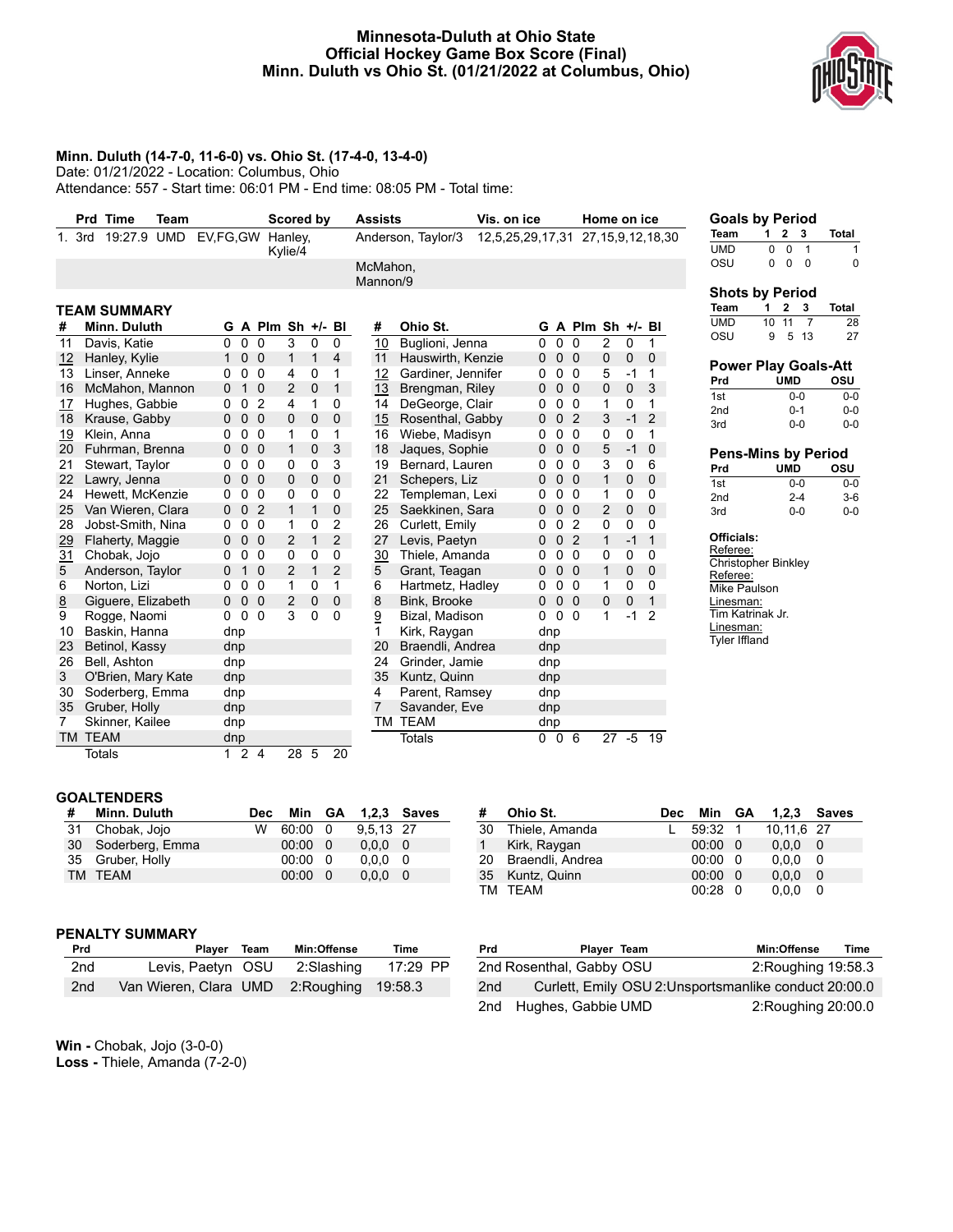# **Minnesota-Duluth at Ohio State Official Hockey Game Box Score (Final) Minn. Duluth vs Ohio St. (01/21/2022 at Columbus, Ohio)**



# **FACEOFF SUMMARY**

|    | <b>Minn. Duluth - Faceoffs</b> |    |    |    | <b>Ohio St. - Faceoffs</b> |    |    |
|----|--------------------------------|----|----|----|----------------------------|----|----|
| ## | <b>Player</b>                  | w  |    | ## | <b>Player</b>              | W  |    |
| 9  | Rogge, Naomi                   |    |    | 10 | Buglioni, Jenna            | 3  | 0  |
| 16 | McMahon, Mannon                | 3  | 11 | 11 | Hauswirth, Kenzie          | 6  | 5  |
| 17 | Hughes, Gabbie                 | 11 | 12 | 14 | DeGeorge, Clair            | 6  |    |
| 19 | Klein, Anna                    |    |    | 15 | Rosenthal, Gabby           | 11 | 6  |
| 24 | Hewett, McKenzie               |    | າ  | 21 | Schepers, Liz              | 4  | 0  |
|    | Totals                         | 19 | 33 | 25 | Saekkinen, Sara            | 3  |    |
|    |                                |    |    |    | Totals                     | 33 | 19 |

# **GOALIE CHANGES**

| TM         | Prd | Time  | <b>Keeper</b>     |  |
|------------|-----|-------|-------------------|--|
| <b>UMD</b> |     | 00:00 | 31 Chobak, Jojo   |  |
| OSU        |     | 00:00 | 30 Thiele, Amanda |  |
| OSU        |     | 19:59 | TM EMPTY NET      |  |
| OSU        |     | 20:00 | 30 Thiele, Amanda |  |
| OSU        |     | 19:33 | TM EMPTY NET      |  |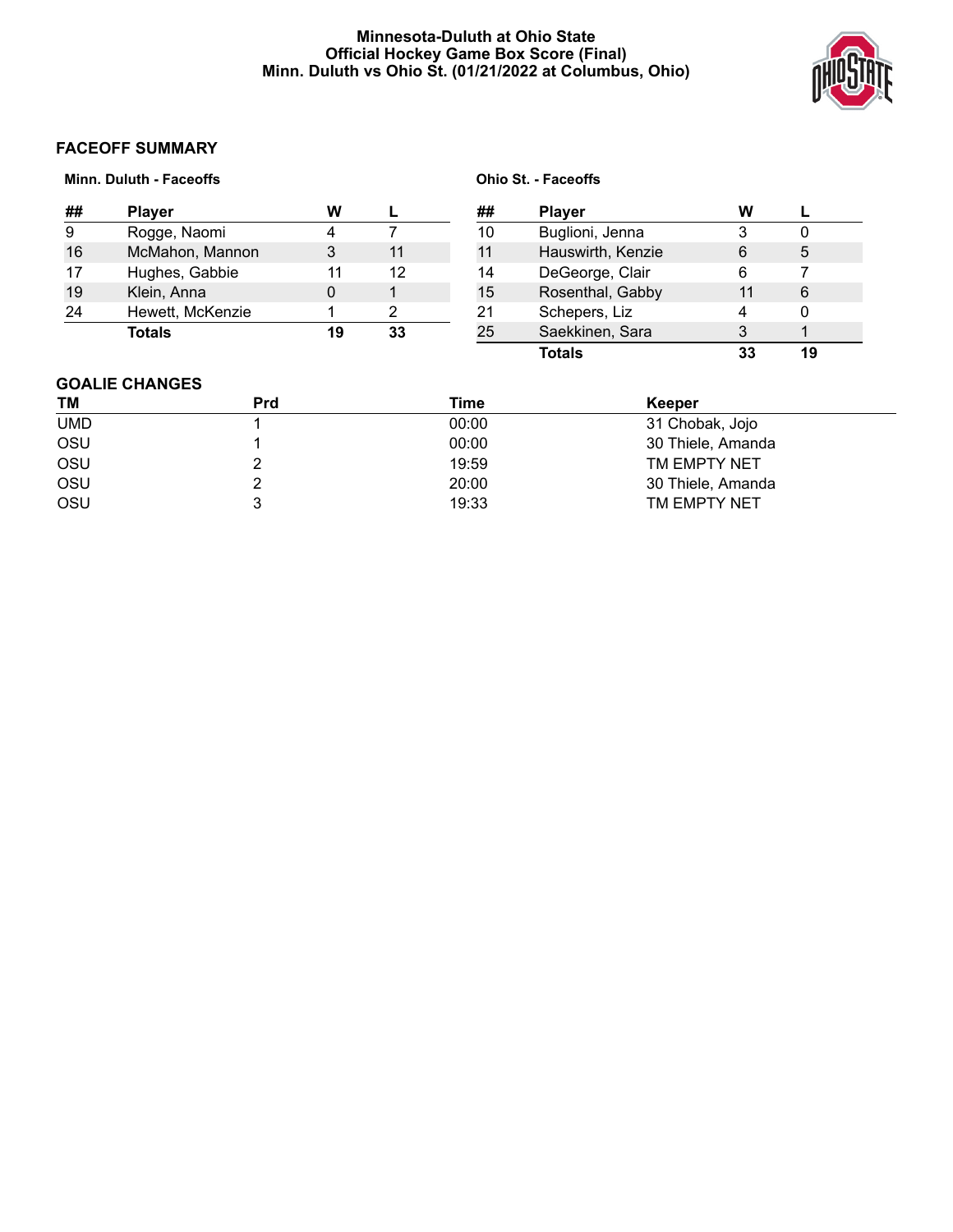# **Minnesota-Duluth at Ohio State Official Hockey Game - Period 1 Play-By-Play Minn. Duluth vs Ohio St. (01/21/2022 at Columbus, Ohio)**



[00:00] Chobak, Jojo at goalie for UMD. [00:00] Thiele, Amanda at goalie for OSU. [00:00] Start of 1st period. [00:00] Faceoff Hughes, Gabbie vs Rosenthal, Gabby won by OSU. [00:29] Shot by OSU Brengman, Riley WIDE. [01:15] Shot by UMD Jobst-Smith, Nina BLOCKED by Rosenthal, Gabby. [02:20] Shot by UMD Flaherty, Maggie WIDE. [02:38] Shot by OSU Levis, Paetyn BLOCKED by Klein, Anna. [03:02] Shot by OSU Gardiner, Jennifer MISSED, save Chobak, Jojo. [03:26] Shot by OSU Buglioni, Jenna BLOCKED by Stewart, Taylor. [03:42] Shot by UMD McMahon, Mannon MISSED, save Thiele, Amanda. [03:42] Faceoff McMahon, Mannon vs DeGeorge, Clair won by UMD. [03:47] Shot by UMD Stewart, Taylor BLOCKED by Levis, Paetyn. [04:27] Shot by OSU Schepers, Liz BLOCKED by Anderson, Taylor. [05:16] Faceoff Hughes, Gabbie vs Saekkinen, Sara won by OSU. [05:35] Shot by UMD Giguere, Elizabeth MISSED, save Thiele, Amanda. [05:36] Faceoff McMahon, Mannon vs DeGeorge, Clair won by UMD. [05:38] Shot by UMD Van Wieren, Clara BLOCKED by Bernard, Lauren. [05:58] Shot by OSU Levis, Paetyn BLOCKED by Hanley, Kylie. [06:07] Shot by OSU DeGeorge, Clair BLOCKED by Hanley, Kylie. [06:46] Shot by OSU Buglioni, Jenna BLOCKED by Fuhrman, Brenna. [06:59] Shot by UMD Hughes, Gabbie MISSED, save Thiele, Amanda. [07:02] Shot by UMD Giguere, Elizabeth WIDE. [07:27] Shot by UMD Lawry, Jenna BLOCKED by Bernard, Lauren. [08:14] Shot by UMD Fuhrman, Brenna MISSED, save Thiele, Amanda. [09:56] Faceoff Hughes, Gabbie vs DeGeorge, Clair won by UMD. [10:04] Shot by UMD Hughes, Gabbie MISSED, save Thiele, Amanda. [10:59] Shot by UMD Jobst-Smith, Nina BLOCKED by Gardiner, Jennifer. [11:13] Shot by UMD Rogge, Naomi MISSED, save Thiele, Amanda. [11:18] Shot by UMD Davis, Katie MISSED, save Thiele, Amanda. [11:26] Faceoff Rogge, Naomi vs Hauswirth, Kenzie won by UMD. [11:56] Shot by UMD Linser, Anneke MISSED, save Thiele, Amanda. [11:57] Faceoff Hughes, Gabbie vs DeGeorge, Clair won by UMD. [12:32] Shot by UMD Giguere, Elizabeth BLOCKED by Brengman, Riley. [12:51] Shot by UMD Krause, Gabby BLOCKED by Bernard, Lauren. [12:56] Shot by UMD Van Wieren, Clara BLOCKED by Bernard, Lauren. [13:06] Shot by UMD Flaherty, Maggie BLOCKED by Bink, Brooke. [13:58] Shot by OSU Buglioni, Jenna MISSED, save Chobak, Jojo. [14:06] Shot by OSU Jaques, Sophie MISSED, save Chobak, Jojo. [14:27] Shot by OSU Jaques, Sophie MISSED, save Chobak, Jojo. [14:28] Faceoff Hughes, Gabbie vs Hauswirth, Kenzie won by UMD. [15:19] Shot by UMD Norton, Lizi MISSED, save Thiele, Amanda. [15:19] Faceoff McMahon, Mannon vs DeGeorge, Clair won by OSU. [15:36] Shot by OSU Saekkinen, Sara MISSED, save Chobak, Jojo. [15:37] Faceoff McMahon, Mannon vs Buglioni, Jenna won by OSU. [15:40] Shot by OSU Jaques, Sophie MISSED, save Chobak, Jojo. [15:54] Shot by OSU Jaques, Sophie MISSED, save Chobak, Jojo. [15:54] Faceoff Rogge, Naomi vs Rosenthal, Gabby won by OSU. [16:07] Shot by OSU Gardiner, Jennifer BLOCKED by Stewart, Taylor. [17:19] Faceoff Hughes, Gabbie vs DeGeorge, Clair won by UMD. [17:32] Shot by UMD Giguere, Elizabeth BLOCKED by DeGeorge, Clair. [18:01] Shot by UMD Krause, Gabby BLOCKED by Brengman, Riley. [18:04] Shot by UMD McMahon, Mannon MISSED, save Thiele, Amanda. [18:14] Faceoff McMahon, Mannon vs Hauswirth, Kenzie won by OSU. [18:34] Shot by UMD Fuhrman, Brenna BLOCKED by Wiebe, Madisyn. [18:40] Faceoff Rogge, Naomi vs Rosenthal, Gabby won by UMD. [18:48] Shot by OSU Gardiner, Jennifer MISSED, save Chobak, Jojo. [19:01] Shot by OSU Hartmetz, Hadley BLOCKED by Flaherty, Maggie. [19:17] Shot by OSU Hartmetz, Hadley WIDE. [19:18] Faceoff Hughes, Gabbie vs DeGeorge, Clair won by OSU. [19:25] Shot by OSU Levis, Paetyn MISSED, save Chobak, Jojo. [19:25] Faceoff Hughes, Gabbie vs DeGeorge, Clair won by OSU.

[20:00] End of period.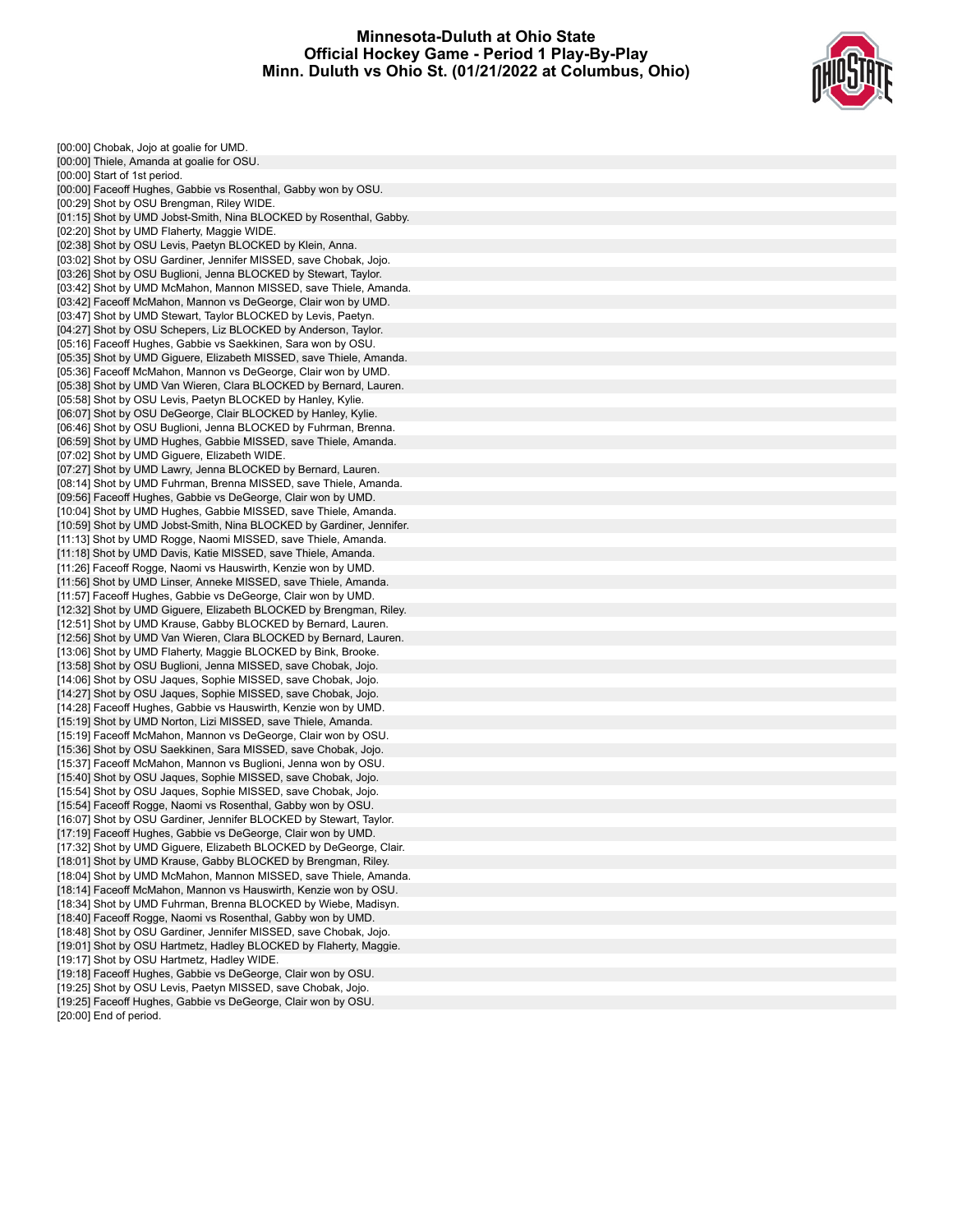# **Minnesota-Duluth at Ohio State Official Hockey Game - Period 2 Play-By-Play Minn. Duluth vs Ohio St. (01/21/2022 at Columbus, Ohio)**



[00:00] Start of 2nd period. [00:00] Faceoff Hughes, Gabbie vs Rosenthal, Gabby won by OSU. [01:48] Shot by UMD Anderson, Taylor MISSED, save Thiele, Amanda. [02:14] Shot by OSU Schepers, Liz WIDE. [03:03] Faceoff McMahon, Mannon vs Rosenthal, Gabby won by OSU. [03:08] Shot by OSU Curlett, Emily WIDE. [03:50] Faceoff Rogge, Naomi vs Rosenthal, Gabby won by OSU. [04:14] Faceoff Hewett, McKenzie vs Saekkinen, Sara won by UMD. [05:51] Shot by UMD Giguere, Elizabeth BLOCKED by Brengman, Riley. [06:15] Shot by OSU Grant, Teagan MISSED, save Chobak, Jojo. [06:55] Shot by UMD Van Wieren, Clara MISSED, save Thiele, Amanda. [06:56] Shot by UMD Flaherty, Maggie MISSED, save Thiele, Amanda. [06:56] Faceoff Rogge, Naomi vs DeGeorge, Clair won by OSU. [07:08] Shot by OSU Levis, Paetyn WIDE. [07:09] Faceoff Rogge, Naomi vs DeGeorge, Clair won by UMD. [07:19] Shot by UMD Davis, Katie WIDE. [08:32] Shot by OSU Bink, Brooke BLOCKED by Hanley, Kylie. [09:22] Shot by OSU Gardiner, Jennifer WIDE. [11:49] Shot by UMD Davis, Katie MISSED, save Thiele, Amanda. [12:21] Shot by UMD Linser, Anneke MISSED, save Thiele, Amanda. [12:22] Faceoff Hewett, McKenzie vs Saekkinen, Sara won by OSU. [14:13] Shot by OSU Bernard, Lauren MISSED, save Chobak, Jojo. [14:54] Shot by UMD Flaherty, Maggie MISSED, save Thiele, Amanda. [15:04] Shot by UMD Flaherty, Maggie BLOCKED by Buglioni, Jenna. [15:09] Shot by UMD Flaherty, Maggie WIDE. [15:27] Shot by UMD Anderson, Taylor MISSED, save Thiele, Amanda. [15:41] Shot by UMD Davis, Katie MISSED, save Thiele, Amanda. [16:43] Shot by OSU Schepers, Liz BLOCKED by Linser, Anneke. [16:52] Shot by OSU Hartmetz, Hadley BLOCKED by Hanley, Kylie. [16:56] Shot by OSU Schepers, Liz WIDE. [17:03] Shot by OSU Gardiner, Jennifer BLOCKED by Jobst-Smith, Nina. [17:21] Shot by OSU Gardiner, Jennifer MISSED, save Chobak, Jojo. [17:29] Penalty on Levis, Paetyn OSU 2 minutes for Slashing. [17:29] Start power play for UMD. [17:29] Faceoff Hughes, Gabbie vs Schepers, Liz won by OSU. [17:52] Shot by UMD Klein, Anna MISSED, save Thiele, Amanda. [18:02] Shot by UMD Hughes, Gabbie MISSED, save Thiele, Amanda. [18:05] Shot by UMD Rogge, Naomi MISSED, save Thiele, Amanda. [18:20] Faceoff Hughes, Gabbie vs Rosenthal, Gabby won by UMD. [18:32] Shot by OSU Rosenthal, Gabby MISSED, save Chobak, Jojo. [19:09] Shot by UMD Hewett, McKenzie WIDE. [19:18] Shot by UMD Hewett, McKenzie WIDE. [19:26] Shot by UMD Van Wieren, Clara BLOCKED by Bernard, Lauren. [19:29] Levis, Paetyn (OSU) penalty complete. [19:29] End power play for UMD. [19:58] Shot by OSU Rosenthal, Gabby MISSED, save Chobak, Jojo. [19:59] Penalty on Van Wieren, Clara UMD 2 minutes for Roughing. [19:59] Penalty on Rosenthal, Gabby OSU 2 minutes for Roughing. [19:59] Faceoff Hughes, Gabbie vs Schepers, Liz won by OSU. [19:59] EMPTY NET at goalie for OSU. [19:59] Faceoff Hughes, Gabbie vs Schepers, Liz won by OSU. [20:00] Thiele, Amanda at goalie for OSU. [20:00] Penalty on Curlett, Emily OSU 2 minutes for UnsportsmanlikeConduct. [20:00] Penalty on Hughes, Gabbie UMD 2 minutes for Roughing.

[20:00] End of period.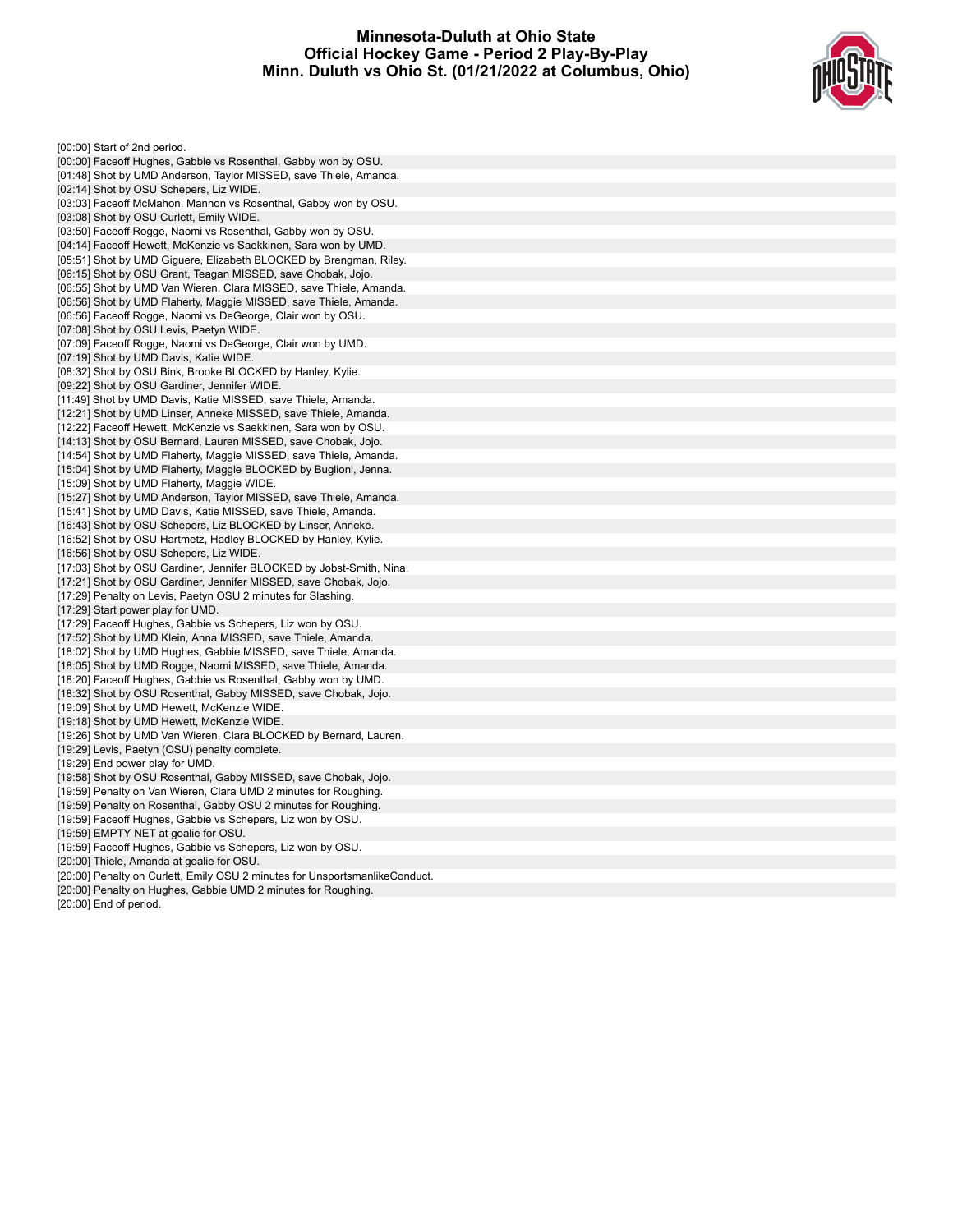# **Minnesota-Duluth at Ohio State Official Hockey Game - Period 3 Play-By-Play Minn. Duluth vs Ohio St. (01/21/2022 at Columbus, Ohio)**



[00:00] Start of 3rd period. [00:00] Faceoff Klein, Anna vs Hauswirth, Kenzie won by OSU. [00:20] Shot by UMD Flaherty, Maggie BLOCKED by Bizal, Madison. [00:38] Shot by OSU Schepers, Liz MISSED, save Chobak, Jojo. [00:42] Faceoff Rogge, Naomi vs Schepers, Liz won by OSU. [01:38] Shot by OSU Levis, Paetyn WIDE. [01:59] Rosenthal, Gabby (OSU) penalty complete. [01:59] Van Wieren, Clara (UMD) penalty complete. [02:00] Curlett, Emily (OSU) penalty complete. [02:00] Hughes, Gabbie (UMD) penalty complete. [02:13] Shot by OSU Rosenthal, Gabby MISSED, save Chobak, Jojo. [03:12] Shot by OSU Levis, Paetyn BLOCKED by Fuhrman, Brenna. [03:31] Shot by UMD Jobst-Smith, Nina MISSED, save Thiele, Amanda. [03:31] Faceoff Rogge, Naomi vs Saekkinen, Sara won by OSU. [04:37] Shot by UMD McMahon, Mannon WIDE. [05:54] Shot by OSU Saekkinen, Sara MISSED, save Chobak, Jojo. [06:18] Shot by OSU Bernard, Lauren MISSED, save Chobak, Jojo. [06:36] Shot by UMD Linser, Anneke MISSED, save Thiele, Amanda. [06:37] Faceoff Rogge, Naomi vs Rosenthal, Gabby won by OSU. [06:47] Faceoff Rogge, Naomi vs Rosenthal, Gabby won by OSU. [07:15] Shot by OSU Gardiner, Jennifer MISSED, save Chobak, Jojo. [07:15] Faceoff McMahon, Mannon vs DeGeorge, Clair won by OSU. [07:34] Shot by OSU Levis, Paetyn BLOCKED by Fuhrman, Brenna. [07:47] Shot by OSU Hartmetz, Hadley MISSED, save Chobak, Jojo. [07:47] Shot by OSU DeGeorge, Clair MISSED, save Chobak, Jojo. [07:47] Faceoff Hughes, Gabbie vs Buglioni, Jenna won by OSU. [07:50] Shot by OSU Jaques, Sophie MISSED, save Chobak, Jojo. [07:50] Faceoff Hughes, Gabbie vs Rosenthal, Gabby won by UMD. [07:59] Shot by UMD Giguere, Elizabeth MISSED, save Thiele, Amanda. [08:13] Shot by UMD Klein, Anna WIDE. [08:30] Shot by OSU Templeman, Lexi MISSED, save Chobak, Jojo. [08:36] Shot by OSU Bernard, Lauren MISSED, save Chobak, Jojo. [08:38] Faceoff McMahon, Mannon vs Hauswirth, Kenzie won by OSU. [08:51] Faceoff McMahon, Mannon vs DeGeorge, Clair won by OSU. [08:56] Shot by OSU Bizal, Madison WIDE. [09:35] Timeout OSU. [09:35] Faceoff Hughes, Gabbie vs Rosenthal, Gabby won by UMD. [09:40] Shot by UMD Klein, Anna BLOCKED by Rosenthal, Gabby. [09:44] Shot by UMD Hanley, Kylie BLOCKED by Bernard, Lauren. [10:05] Shot by OSU Gardiner, Jennifer BLOCKED by Flaherty, Maggie. [10:05] Faceoff Rogge, Naomi vs Hauswirth, Kenzie won by UMD. [10:34] Shot by OSU Jaques, Sophie BLOCKED by Anderson, Taylor. [11:22] Shot by OSU Hartmetz, Hadley BLOCKED by Norton, Lizi. [11:29] Faceoff McMahon, Mannon vs Rosenthal, Gabby won by OSU. [11:33] Shot by OSU Buglioni, Jenna MISSED, save Chobak, Jojo. [11:33] Faceoff McMahon, Mannon vs Rosenthal, Gabby won by OSU. [12:41] Faceoff Hughes, Gabbie vs DeGeorge, Clair won by UMD. [13:33] Shot by UMD Rogge, Naomi MISSED, save Thiele, Amanda. [13:33] Faceoff Hewett, McKenzie vs Rosenthal, Gabby won by OSU. [13:57] Shot by OSU Gardiner, Jennifer MISSED, save Chobak, Jojo. [14:06] Faceoff McMahon, Mannon vs Hauswirth, Kenzie won by OSU. [14:10] Shot by OSU Bizal, Madison BLOCKED by McMahon, Mannon. [14:28] Shot by UMD McMahon, Mannon WIDE. [14:37] Shot by UMD Stewart, Taylor WIDE. [14:40] Shot by UMD McMahon, Mannon BLOCKED by Bizal, Madison. [15:00] Faceoff Hughes, Gabbie vs Rosenthal, Gabby won by UMD. [15:09] Shot by UMD Hughes, Gabbie MISSED, save Thiele, Amanda. [15:49] Shot by UMD Giguere, Elizabeth WIDE. [16:29] Shot by UMD Linser, Anneke MISSED, save Thiele, Amanda. [16:29] Faceoff McMahon, Mannon vs Hauswirth, Kenzie won by OSU. [16:45] Shot by UMD McMahon, Mannon WIDE. [17:10] Shot by OSU Bizal, Madison BLOCKED by Jobst-Smith, Nina. [17:18] Shot by OSU Bizal, Madison MISSED, save Chobak, Jojo. [17:20] Faceoff Hughes, Gabbie vs Hauswirth, Kenzie won by UMD. [17:32] Faceoff Hughes, Gabbie vs Hauswirth, Kenzie won by OSU. [18:46] Shot by OSU Jaques, Sophie BLOCKED by Stewart, Taylor. [18:53] Faceoff McMahon, Mannon vs Hauswirth, Kenzie won by UMD. [19:12] Shot by OSU Hauswirth, Kenzie WIDE. [19:28] GOAL by Minn. Duluth Hanley, Kylie (EVEN STRENGTH, FIRST GOAL, GAME WINNING GOAL), Assist by Anderson, Taylor and McMahon, Mannon, On ice for UMD: Hanley, Kylie; Anderson, Taylor; Van Wieren, Clara; Flaherty, Maggie; Hughes, Gabbie, On ice for OSU: Levis, Paetyn; Rosenthal, Gabby; Bizal, Madison; **Gardiner, Jennifer; Jaques, Sophie, goal number 4 for season.**

[19:28] Faceoff Hughes, Gabbie vs Rosenthal, Gabby won by OSU.

[19:33] EMPTY NET at goalie for OSU.

[19:37] Faceoff Hughes, Gabbie vs Rosenthal, Gabby won by UMD.

[19:44] Shot by OSU Gardiner, Jennifer WIDE.

[19:58] Faceoff Hughes, Gabbie vs Buglioni, Jenna won by OSU.